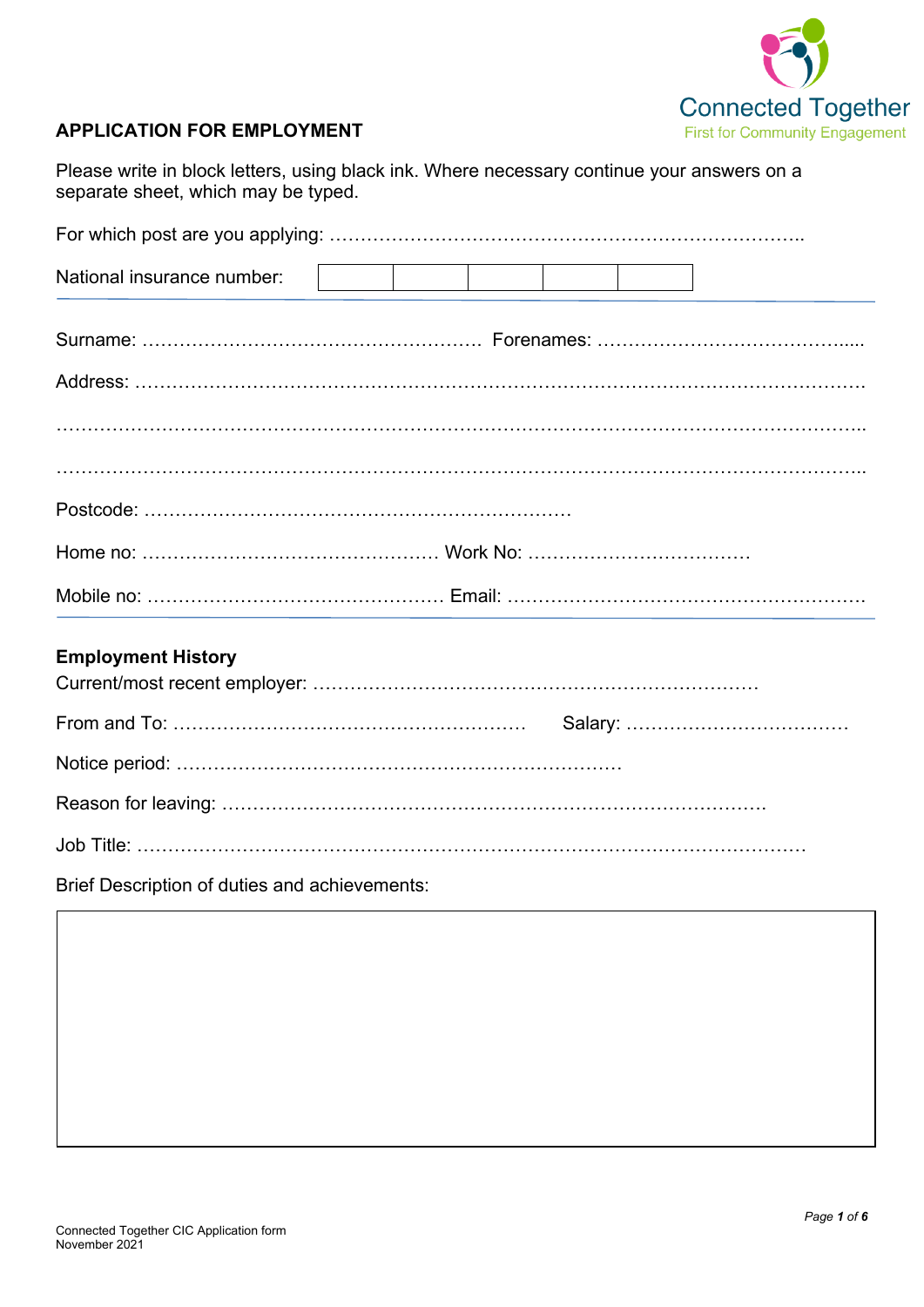## **Previous employment cont…**

Brief description of duties and achievements:

Brief description of duties and achievement: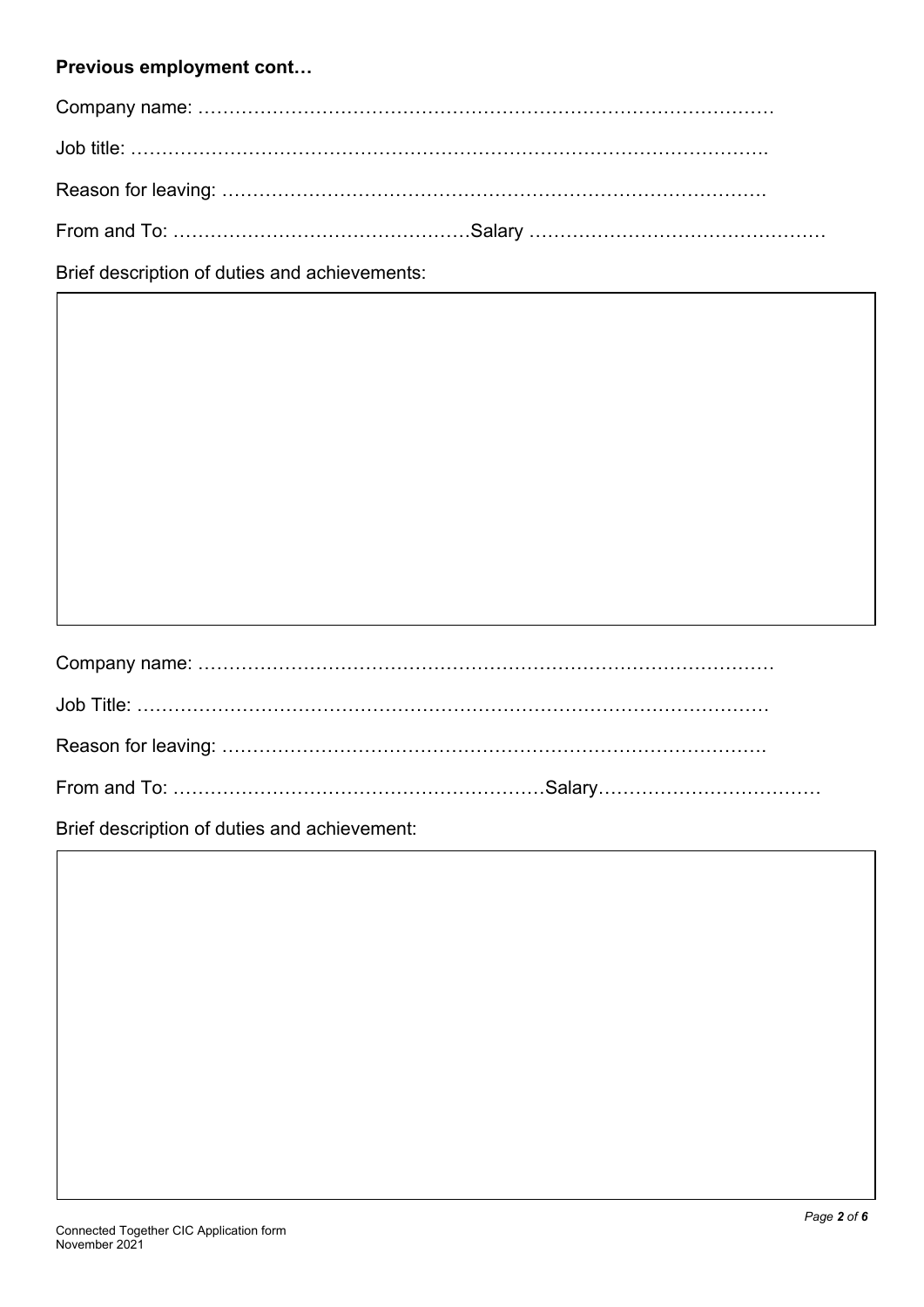Brief description of duties and achievements:

# **Education and training**

| <b>General Education</b> | Level | Grade |
|--------------------------|-------|-------|
|                          |       |       |
|                          |       |       |
|                          |       |       |
|                          |       |       |
|                          |       |       |
|                          |       |       |

| <b>Further Education/Professional Qualification</b> | Level | Grade |
|-----------------------------------------------------|-------|-------|
|                                                     |       |       |
|                                                     |       |       |
|                                                     |       |       |
|                                                     |       |       |
|                                                     |       |       |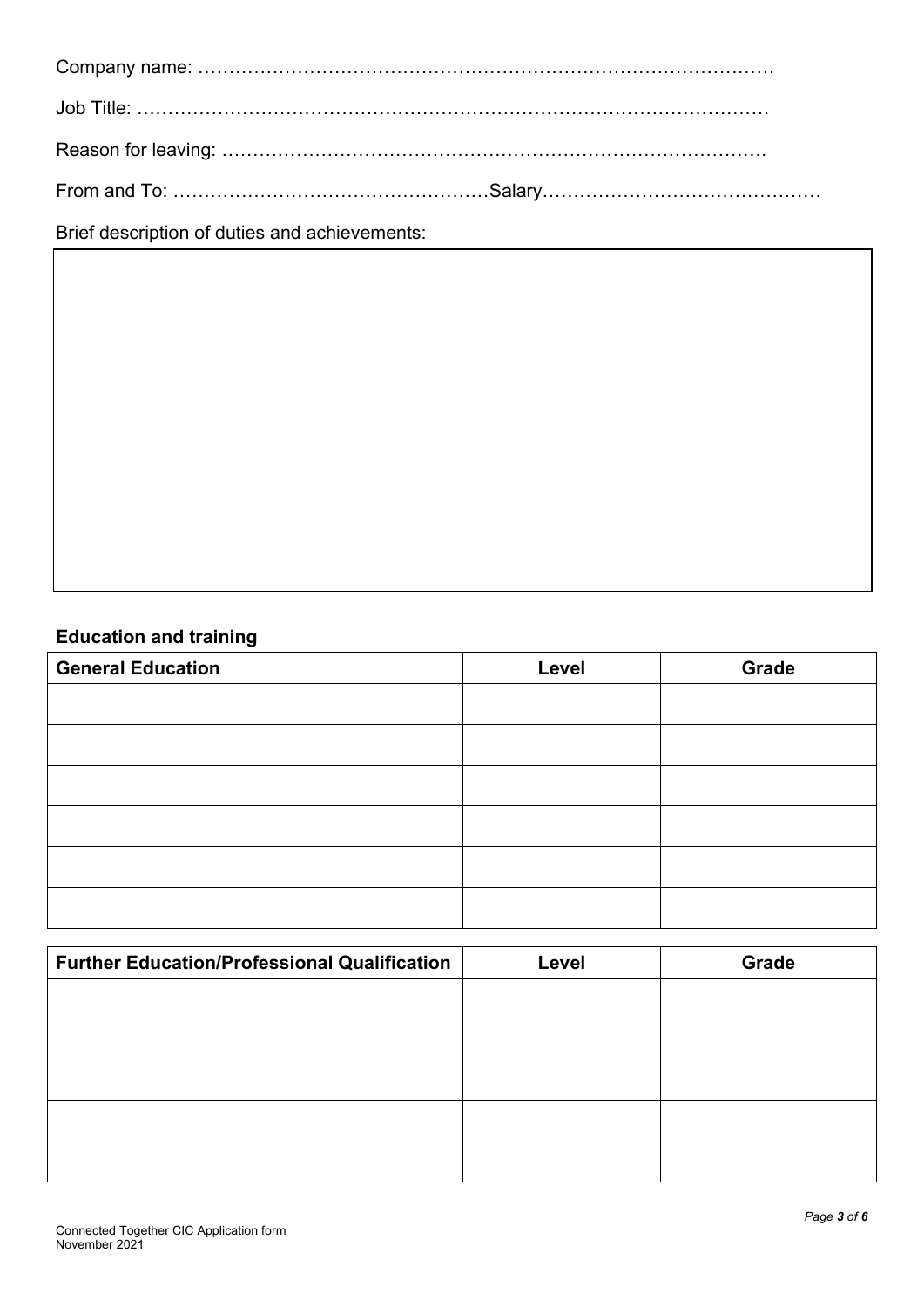| <b>Practical Training/Professional Development</b> |       |  |  |
|----------------------------------------------------|-------|--|--|
| Organisation                                       | Grade |  |  |
|                                                    |       |  |  |
|                                                    |       |  |  |
|                                                    |       |  |  |
|                                                    |       |  |  |

Under the Asylum & Immigration Act 1996, we can only offer you a job if you have the right to live and work in the United Kingdom. You will therefore be requested to produce appropriate documentation, if you are invited for interview.

Are you legally entitled to live and work in the United Kingdom and able to produce documentation?

| Yes | No |
|-----|----|
|-----|----|

### **Supporting statement**

Please explain how you meet the person specification in the job profile and indicate why you are the right person for the role. You should draw on experience of paid employment and any voluntary work you may have done.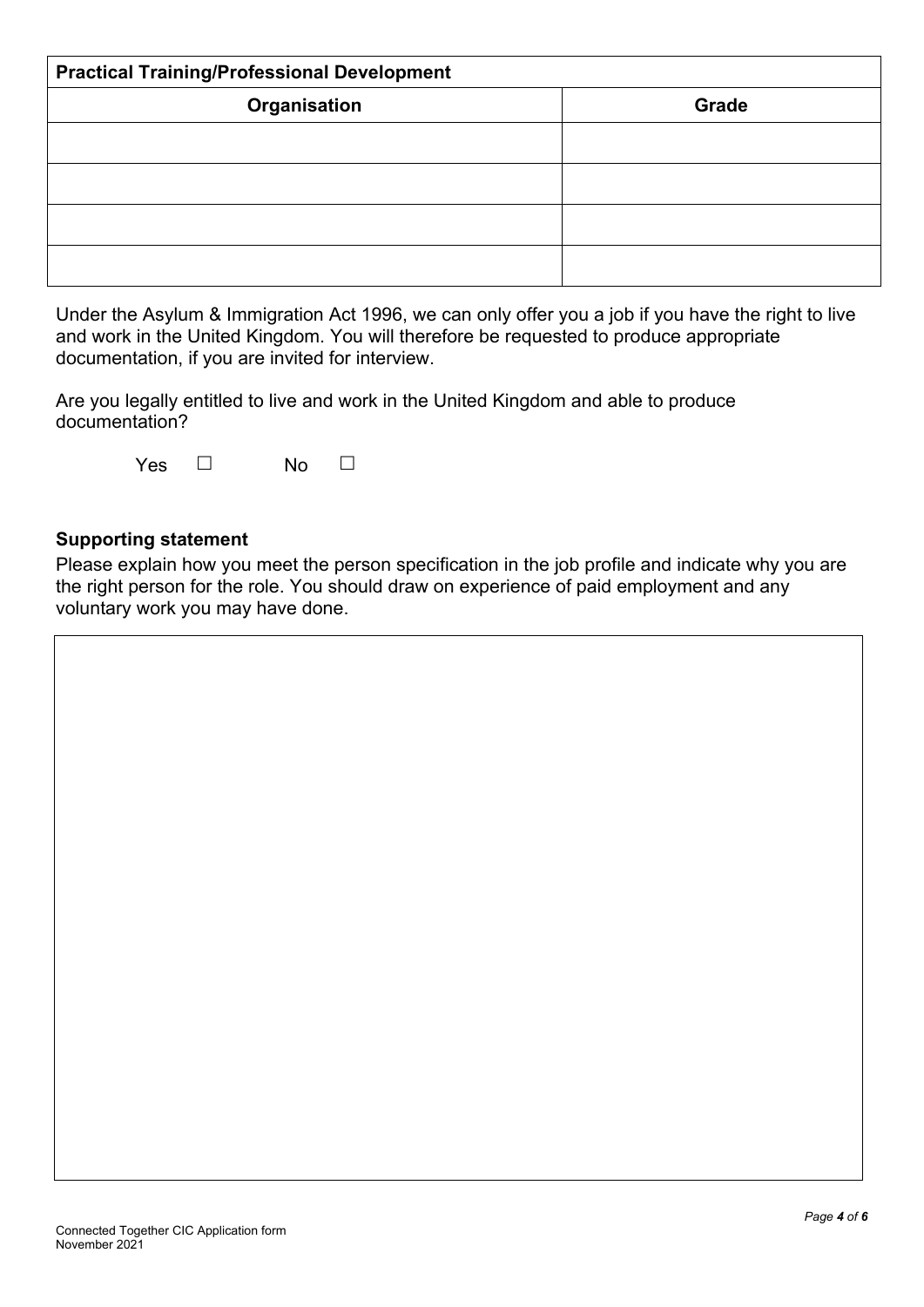## **Please continue on additional sheets if necessary**